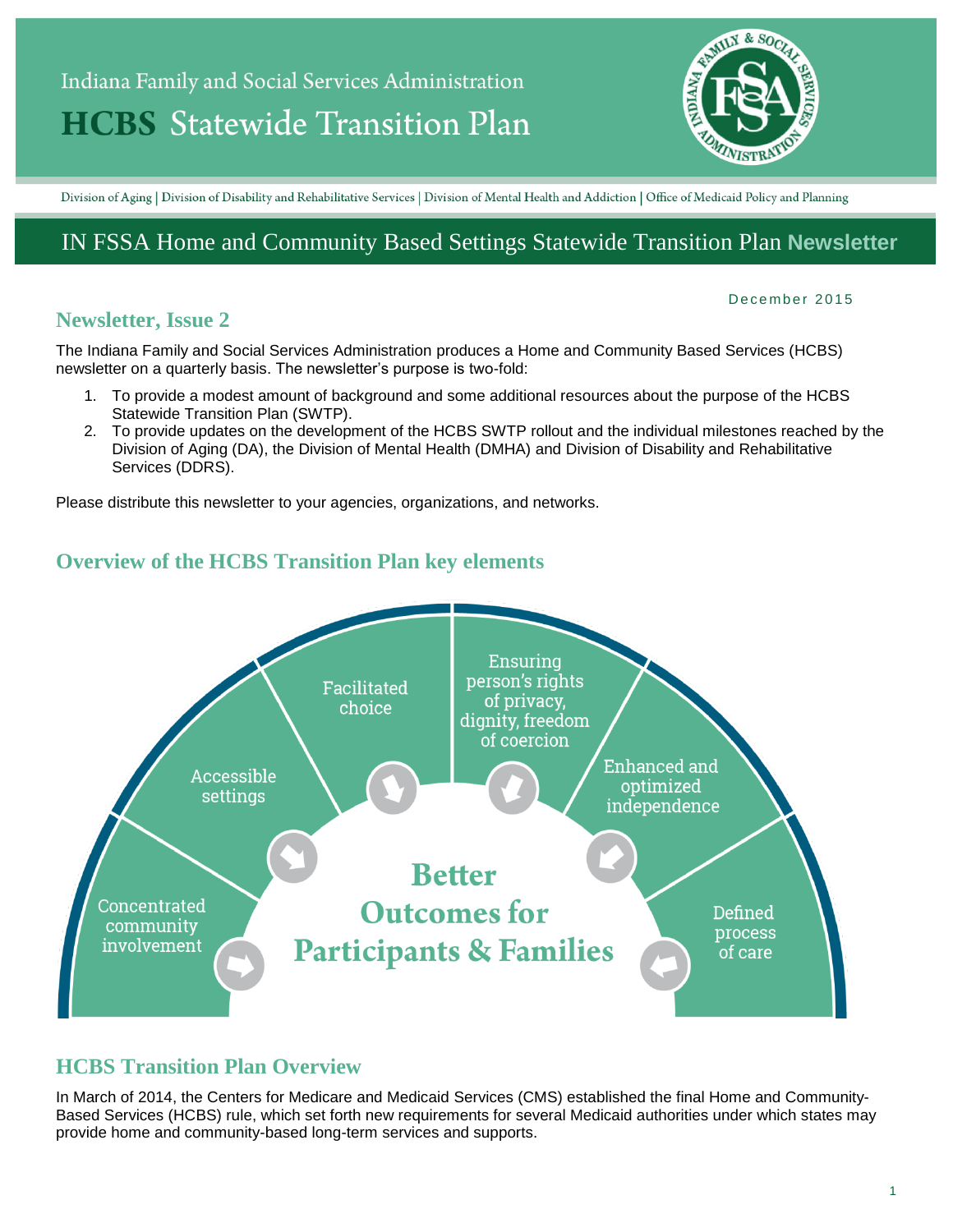The intent of the new rule is to ensure that people receiving services through the HCBS waiver programs operated by the State of Indiana receive services in the most integrated settings. The settings include both residential and non-residential settings where services through the waiver program are received. The end goal is to truly enhance the quality of HCBS and provide additional protections to individuals that receive services under these Medicaid authorities.

The plan includes a detailed description of how and what FSSA has done or will do to ensure compliance with the requirements of this new rule.

## **HCBS Transition Plan Updates**

In October of 2015, CMS issued a letter to FSSA requesting that portions of the Statewide Transition Plan (SWTP) be updated to include more detail in order to meet the new HCBS settings rules. Each of the three divisions included in the SWTP (Aging, DDRS, DMHA) were issued feedback individually within the letter. In addition to the letter, CMS and FSSA met via conference call in November 2015 to discuss the compliance of the SWTP.

FSSA is currently working to address these concerns and re-submit the updated SWTP to CMS by the March 31, 2016, deadline. There will be a 30-day comment period in February 2016 where all stakeholders will be given an opportunity to share their thoughts on the updated SWTP.

A copy of the CMS letter can be found on [CMS' website here.](http://www.medicaid.gov/medicaid-chip-program-information/by-topics/long-term-services-and-supports/home-and-community-based-services/downloads/in/in-cmia.pdf)



#### **FSSA Division Updates**



#### *Division of Aging (DA)*

States are required to review and analyze all settings, including all residential and day services, in which Medicaid HCBS are delivered and then report the results to CMS. As part of efforts by the Indiana Family and Social Services Administration (FSSA) to comply with the new federal HCBS rule, the Division of Aging (DA) is conducting a multi-faceted approach to ensure a comprehensive assessment of providers participating in the Aged & Disabled Waiver and Traumatic Brain Injury Waiver programs:

The first phase will include collecting and reviewing documentation (policies, procedures, handbooks, etc.) from Assisted Living and Adult Day Service HCBS providers across the State to initially determine each site's level of compliance with the new HCBS requirements. This phase will be

conducted between January 2016 and February 2016.

The second phase will include two simultaneous assessments:

- Provider site visits to either validate initial compliance determinations from the documentation reviews (Assisted Living and Adult Day Services) or evaluate onsite compliance and gather information on policies, procedures, etc. to make subsequent compliance determinations (Adult Family Care). These visits will be conducted between February and June 2016.
- Individual participant experiences with HCBS services will be validated through an interview process. The interviews will be conducted between April and June 2016.

DA has contracted with Public Consulting Group, Inc. (PCG) to conduct the provider assessment activities described above. PCG will assist in the data collection and review, site visits and reporting to CMS. Indiana will use information gathered through these two phases to identify sites that fully comply with the federal regulations and sites that will need to implement remedial changes in order to become compliant. Additional evidence may be requested as needed to further assess and verify compliance with these rules.

To initially determine each site's level of compliance with the new HCBS requirements, DA is requesting documentation and evidence related to each HCBS standard from each Assisted Living and Adult Day Services provider site. Providers should provide as much information and documentation as possible to demonstrate how it is addressing each HCBS standard; examples of acceptable documentation include but are not limited to the following: